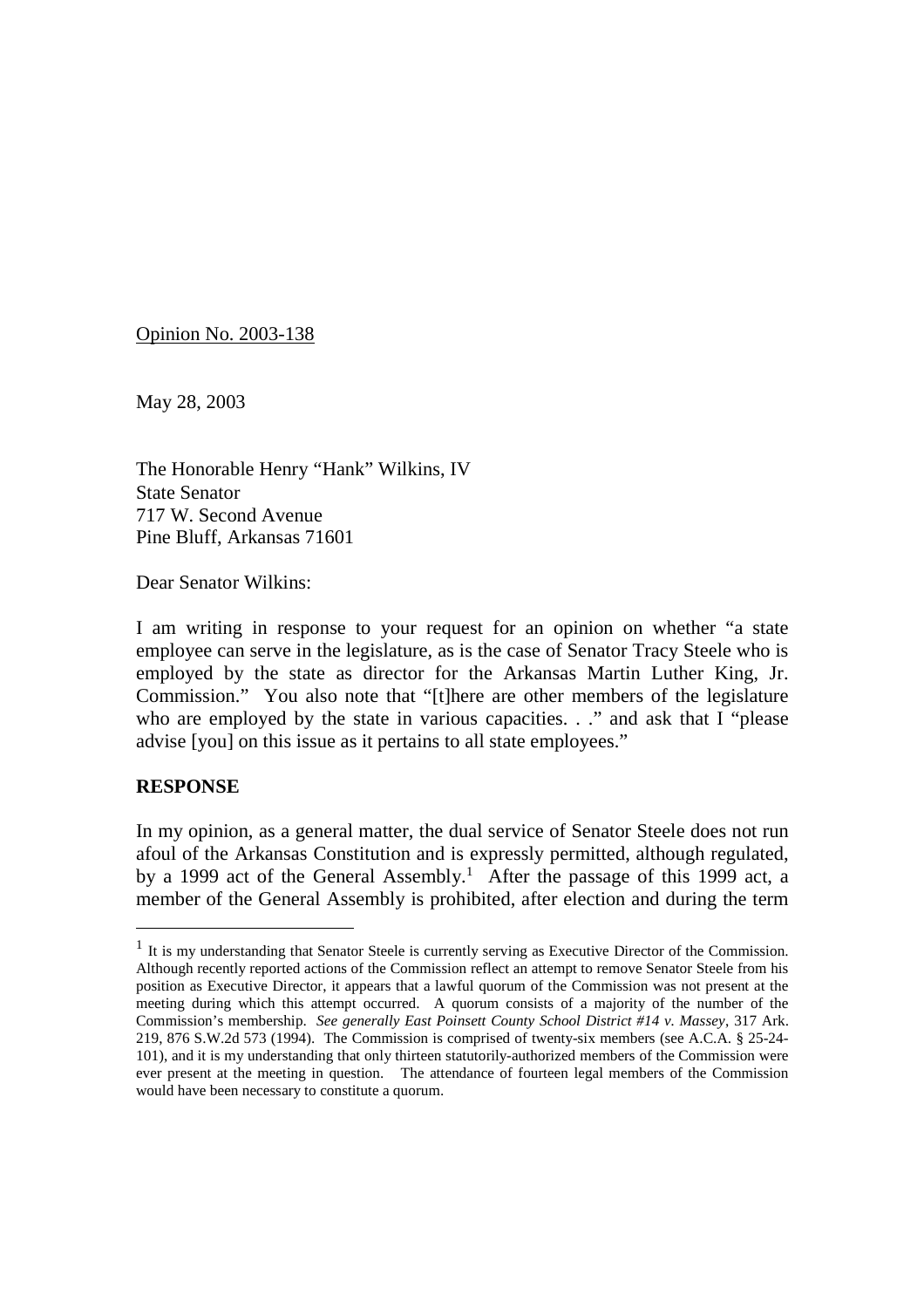for which elected, from accepting state employment unless he or she resigns from the legislature. The same law, however, permits the retention of a pre-existing state employment under certain specified conditions. I cannot answer your remaining question concerning "all state employees," because each instance of dual office-holding must be evaluated on its own facts, taking into account any legal provisions applicable to the particular offices or employments in question.

Several provisions of the Arkansas Constitution are implicated by Senator Steele's dual service, including Arkansas Constitution, art. 5, § 10, art. 5, § 7, and art. 4, §§ 1 and 2 (the "separation of powers doctrine"). The first provision, art. 5, § 10, provides as follows:

> No Senator or Representative shall, during the term for which he shall have been elected, be appointed or elected to any civil office under this State.

It has been reaffirmed that this provision "was designed and intended as a protection against the possible conflicts of interests a member of the legislature might have as an elected official with the power, influence and authority to create positions and offices, and the interest he might have as a private citizen who would desire to hold such civil office by appointment or election." *State Board of Workforce Education v. King*, 336 Ark. 409, 985 S.W.2d 731 (1999), *quoting Harvey v. Ridgeway*, 248 Ark. 35, 48, 450 S.W.2d 281, 288 (1970).

In my opinion this provision is inapplicable to the facts at hand, because according to my understanding, Senator Steele was employed with the Martin Luther King Jr. Commission prior to being elected to the General Assembly. That is, he was not appointed to that position "during the term for which he shall have been elected" to the General Assembly within the meaning of this provision. *See generally, Williams v. Douglas*, 251 Ark. 555, 473 S.W.2d 896 (1971) (stating that art. 5, § 10 must be read as a prohibition upon a General Assembly member *after he is seated*). *See also* Ops. Att'y Gen. 97-025 and 91-102.

Neither, in my opinion, is Senator Steele's position with the Martin Luther King Jr. Commission properly classified as a "civil office under this State" for purposes of art. 5, § 10. The relevant characteristics of a "civil office under this State" have been described as follows: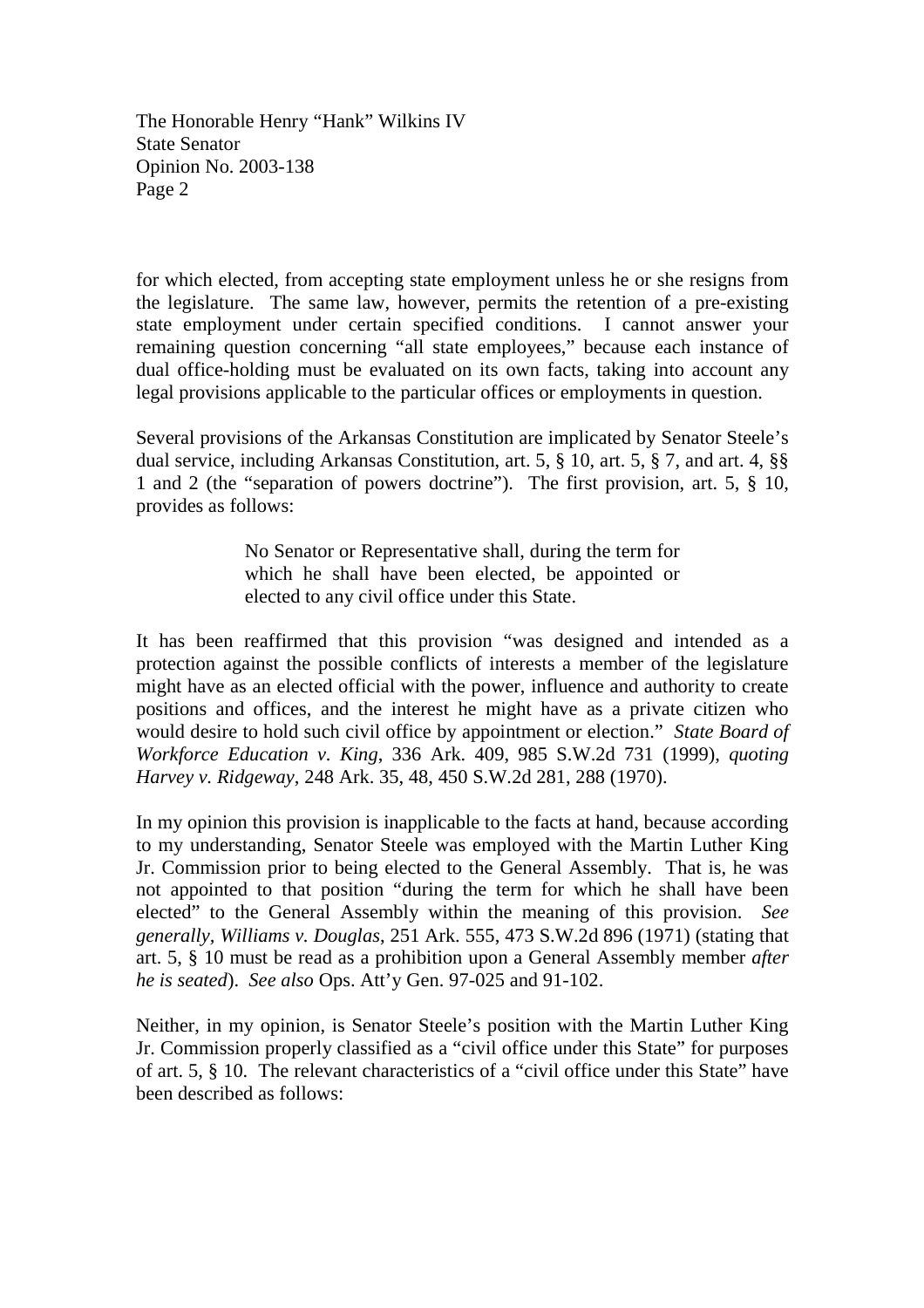> In determining whether a particular position constitutes an 'office' or mere employment, the Arkansas Supreme Court has consistently adhered to the view that an office is created by law, with the tenure, compensation, and duties of the position also usually fixed by law. *See, e.g., Haynes v. Riales*, 226 Ark. 370, 290 S.W.2d 7 (1956); *Maddox v. State*, 220 Ark. 762, 249 S.W.2d 972 (1952); and *Martindale v. Honey*, 259 Ark. 416, 533 S.W.2d 198 (1976). Additionally a public officer ordinarily exercises some part of the state's sovereign power. *Maddox,* 220 Ark. at 763; *Martindale*, 259 Ark. at 419. Other typical factors signifying a public office include the taking of an oath of office, the receipt of a formal commission, and the giving of a bond, although the court has consistently maintained that no single factor is ever conclusive. *Haynes v. Riales, supra; Maddox v. State, supra*.

Opinion No. 96-241, *quoting* Op. Att'y Gen. 94-031 at 2. *See also* Opinion No. 2001-127.

Senator Steele is not a member of the Commission. The Commission employs Senator Steele as its Executive Director. See*,* e.g*., Haynes v. Riales*, 226 Ark. 370, 290 S.W.2d 7 (1956) (distinguishing between a "civil office" and a mere "employment" for purposes of art. 5, § 10); Op. Att'y Gen. 96-241 (describing the characteristics of a "civil office"); A.C.A. §§ 25-24-101-to 103 (Repl. 2002) (creating and empowering the Martin Luther King Jr. Commission and giving the Commission power to "employ such staff and consultants as authorized by law and fix their compensation, duties, authority, and responsibilities"); and Act 418 of 2003 (the appropriation act for the Martin Luther King Jr. Commission). The position of Executive Director of the Commission is not created by law. It is referred to only in the appropriation act of the Commission as a "Grade 22" state employment. *See* Act 418 of 2003, § 1. There is in my opinion, no grant of "sovereign power" with respect to the position of Executive Director apart from the power vested in the Commission itself. *See generally*, Ops. Att'y. Gen. Nos. 2000-334; 96-241 and 94-031. In my opinion, therefore, the position of Executive Director of the Commission is in all likelihood not a "civil office" for purposes of art. 5, § 10. *See also Haynes v. Riales, supra* (field auditor for Burial Association Board not a "civil office" and auditor who was thereafter elected to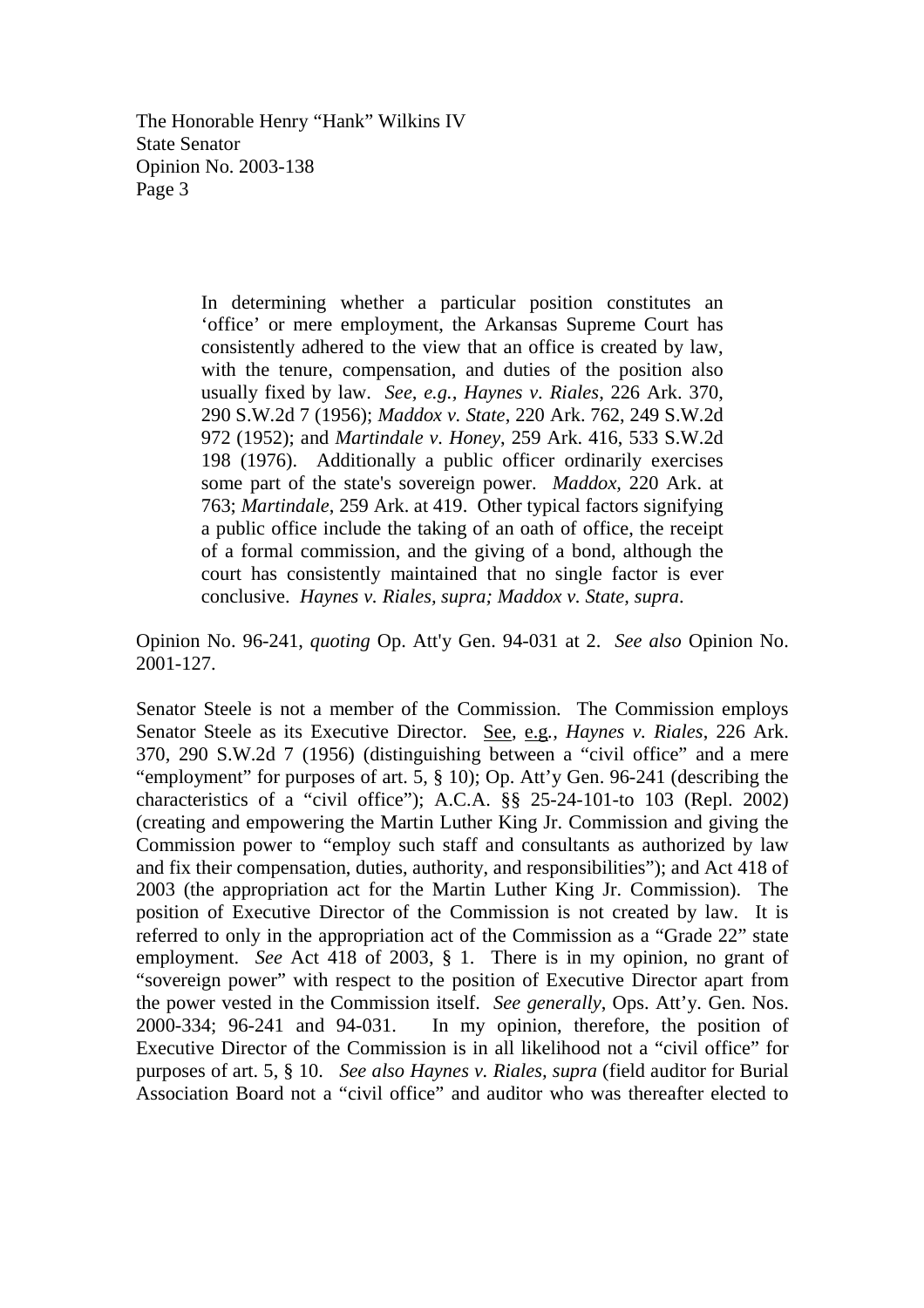the General Assembly was not prohibited by article 5, § 10 from dual service); Op. Att'y. Gen. 2001-127 (rank and file attorney position with district public defender or state public defender office not a "civil office"); Op. Att'y. Gen. 2000-334 ("Budget Director" employed by Governor's office not a "civil office"); Op. Att'y. Gen. 96-241 (executive member staff position at Governor's office not a "civil office"); Op. Att'y. Gen. 93-432 (administrator of drug task force not a "civil office"); Op. Att'y. Gen. 92-050 (law professor at state university not a "civil office"); and Op. Att'y. Gen. 90-191 (paid employee of one of the state constitutional offices not a "civil office").

Another provision requiring discussion is Arkansas Constitution, art. 5, § 7, which provides as follows:

> No judge of the supreme, circuit or inferior courts of law or equity, Secretary of State, Attorney-General for the State, Auditor or Treasurer, recorder, or clerk of any court of record, sheriff, coroner, member of Congress, *nor any other person holding any lucrative office under the United States or this State* (militia officers, justices of the peace, postmasters, officers of public schools and notaries excepted), *shall be eligible to a seat in either house of the General Assembly*. [Emphasis added.]

This provision renders persons holding any "lucrative office under . . . this State" (with certain exceptions), ineligible to a seat in the General Assembly. In *Williams v. Douglas*, 251 Ark. 555, 473 S.W.2d 896 (1971), the Arkansas Supreme Court described the difference between art. 5, § 7 and art. 5, § 10 of the constitution, explaining that art. 5, § 10 addresses the eligibility of persons already seated as state legislators to be elected (or appointed) to other civil offices, whereas art. 5, § 7 addresses the eligibility of persons previously holding other lucrative offices to be seated in the state legislature.

As stated in Opinion No. 2001-127, the prohibitory constitutional provisions (art. 5, §§ 7 and 10) refer to "offices." I have concluded above that the position Senator Steele holds with the Commission does not constitute an "office." *See* discussion above and Op. Att'y Gen. 93-432. As a consequence, it does not constitute a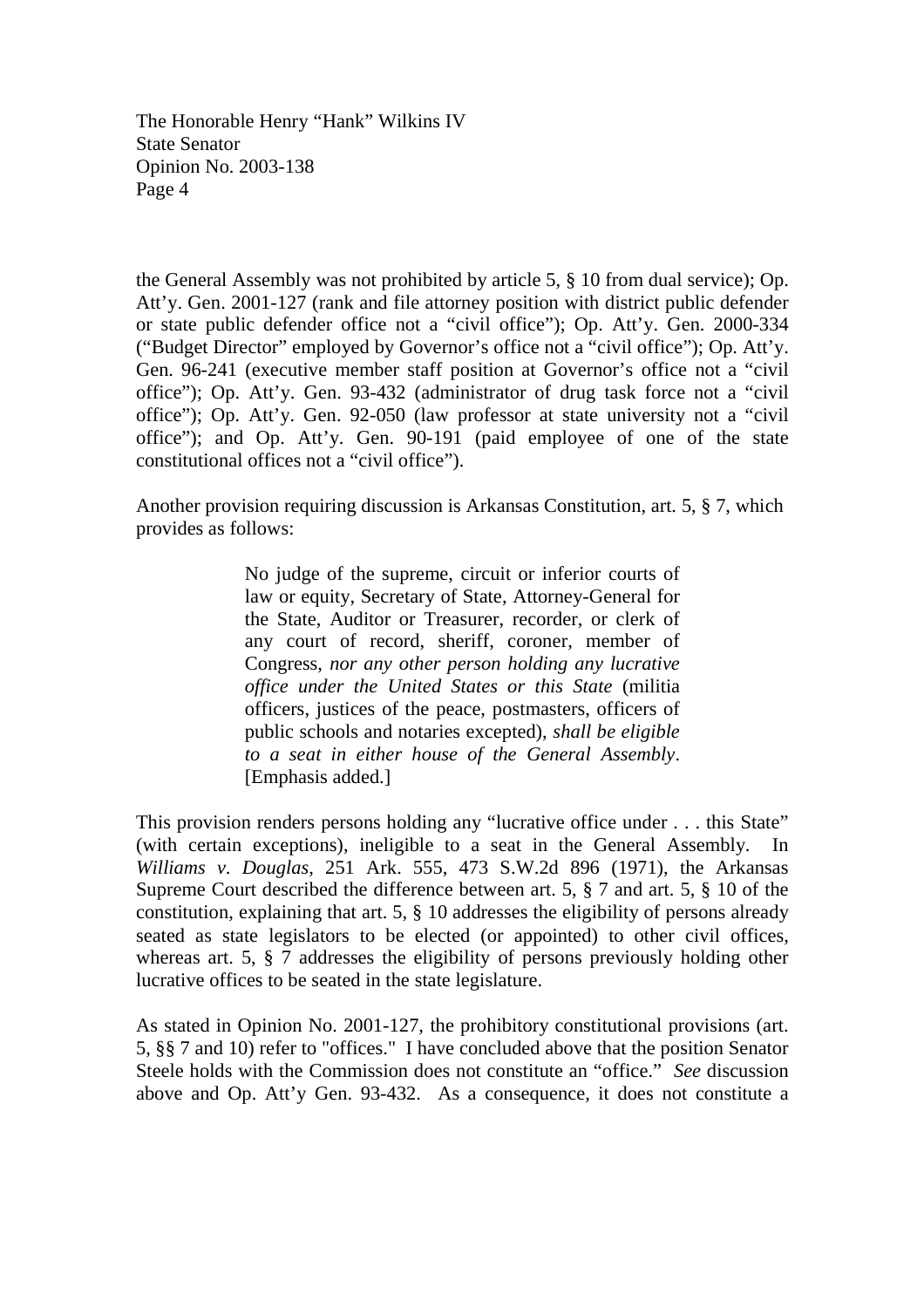"lucrative office under  $\dots$  this state" for purposes of art. 5, § 7 in much the same way the position does not constitute a "civil office under this state" for purposes of art. 5, § 10.

In any event, Senator Steele has already been "seated" by the Arkansas Senate, and that body alone is the judge of his eligibility to take a seat in the General Assembly. *See* Arkansas Constitution, art. 5, § 11 (making each house of the general assembly the "sole judge" of the qualifications of its members). *See also Irby v. Barrett*, 204 Ark. 682, 163 S.W.2d 512 (1942) (state senate is the sole judge of eligibility of state senate candidate to take a seat if elected); *State ex rel. Evans v. Wheatley*, 197 Ark. 997, 125 S.W.2d 101 (1939); (the word "qualifications" in art. 5, § 11 held to embrace the word "eligibility"); and Op. Att'y Gen. 97-364 (the relevant house of the general assembly is the sole judge of a person's eligibility under art. 5, § 7).

The final constitutional provision requiring discussion is the "separation of powers doctrine" embodied at art. 4, §§ 1 and 2, which provide, respectively, as follows:

> The powers of the government of the State of Arkansas shall be divided into three distinct departments, each of them to be confided to a separate body of magistracy, to wit: Those which are legislative to one, those which are executive to another, and those which are judicial to another.

> No person, or collection of persons, being one of these departments, shall exercise any power belonging to either of the others, except in the instances hereinafter expressly directed or permitted.

These provisions have been construed as a prohibition against certain types of dual office holding, including dual office holding by legislators. See, e.g*., State Board of Workforce Education v. King, supra,* and *Starnes v. Sadler,* 237 Ark. 325, 372 S.W.2d 585 (1963). Senator Steele's position as a member of the Arkansas Senate is, of course, in the legislative branch of government. It is not entirely clear what branch of government encompasses the Martin Luther King Jr. Commission. It is certainly not within the legislative or judicial branches. Even if the duties fall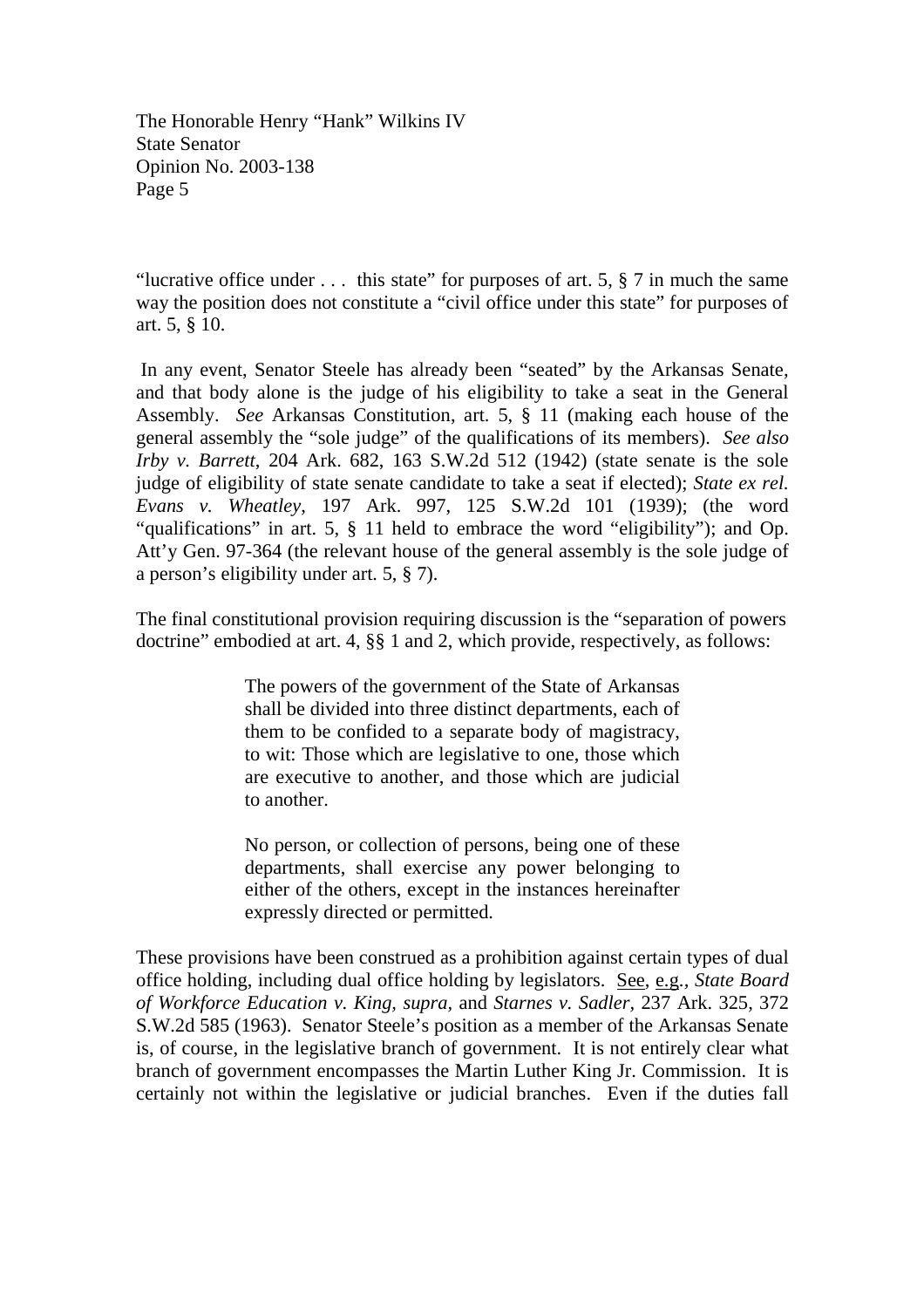within the executive branch of government, however, it is my opinion that the simultaneous exercise of these duties does not violate the separation of powers doctrine.

An initial question arises as to whether both positions held must constitute "offices" in order to trigger the separation of powers doctrine. The position of state senator is of course, an office, but I have concluded above that the position of Executive Director of the Martin Luther King, Jr., Commission is not an office, but a mere "employment." One of my predecessors, in a 1992 opinion, concluded that the separation of powers doctrine is restricted to the holding of two "offices." *See* Op. Att'y Gen. 92-050 (concluding that a legislator's pre-existing and continued employment as a law professor did not violate the separation of powers doctrine, relying on language from *State ex rel. Murphy v. Townsend*, 72 Ark. 180  $(1904)$ ).

The Arkansas Supreme Court has never squarely addressed this question. The issue was not discussed in the most recent case of *State Board of Workforce Education v. King, supra*. The positions therein were held to be "civil offices" within the contemplation of art. 5,  $\S$  10, and, as such, the "employment" issue did not arise in the court's separation of powers analysis. Neither is the issue addressed in any of the other Arkansas cases addressing the dual service of legislators in the context of a separation of powers challenge. *See Martindale v. Honey, supra; Starnes, supra*; *Smith v. Faubus*, 230 Ark. 831, 327 S.W.2d 562 (1959); and *Fulkerson v. Refunding Board of Arkansas*, 201 Ark. 957, 147 S.W.2d 980 (1941). Each of these cases involved the simultaneous holding of two "offices" as opposed to one office and one employment. The only case squarely addressing the dual service of a legislator as a state employee is *Haynes v. Riales, supra*. That case, which upheld the service of a state legislator as an auditor for the Burial Association Board, involved a challenge under art. 5, § 10 and not a challenge under the separation of powers doctrine.

The courts of other states with separation of powers provisions virtually identical to Arkansas' appear to be split on the question of whether the dual office-holding prohibition attaches to "employees." *Compare People v. Capuzi,* 20 Ill.2d 486, 170 N.E.2d 625 (1960) (declining to extend a separation of powers provision virtually identical to Arkansas' to various ministerial positions held by legislators, particularly where a separate constitutional provision governing eligibility to the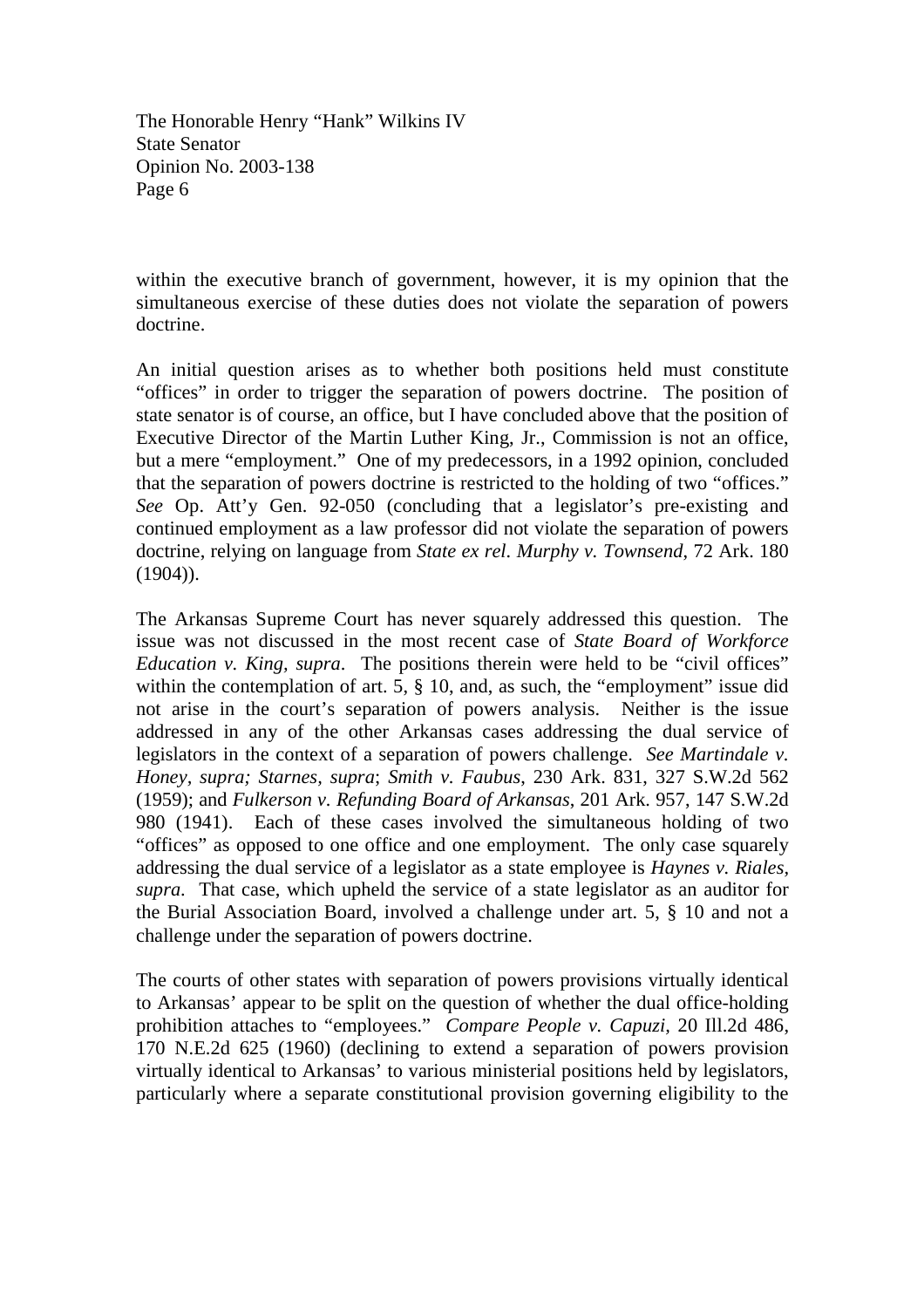legislature applied only to "offices") *with State ex rel. Spire v. Conway*, 238 Neb. 766, 472 N.W.2d 403 (1991) (extending a separation of powers provision virtually identical to Arkansas' to any member of another branch of government, whether officer or employee, so as to prohibit simultaneous service of university professor after election to legislature).

In addition, there are a number of cases from other jurisdictions construing separation of powers provisions somewhat divergent from the one contained in the Arkansas Constitution. These cases are similarly not in accord. *Compare State ex. rel. Stratton v. Roswell Independent Schools*, 111 N.M. 495, 806 P.2d 1085 (1991) (provision prohibiting "persons charged with the exercise of powers" belonging to one department from exercising "any powers" properly belonging to either of the others did not prohibit simultaneous service of teachers as legislators); and *State ex rel. Barney v. Hawkins*, 79 Mont. 506, 257 P. 411 (1927) (constitutional language similar to that in *Stratton* did not prohibit state representative from being employed as an auditor for the board of railroad commissioners), *with Monaghan v. School District No. 1, Clackamas County*, 211 Or. 360, 315 P.2d 797 (1957) (provision prohibiting person "charged with official duties under one . . . department<sup>[]"</sup> from "exercis<sup>[ing]</sup> any of the functions of another" precludes dual service of teacher as legislator); *State ex rel. Black v. Burch*, 226 Ind. 445, 80 N.E.2d 294 (1948) (provision with language similar to that discussed in *Monaghan* prohibits legislators from holding various state employments under state commissions); and *Saint v. Allen*, 169 La. 1046, 126 So. 548 (1930) (provision prohibiting "persons holding office in one [department from] exercis[ing] power properly belonging to either of the others" prohibits employment of legislators in various state employments).

The theory behind restricting the doctrine to officers as opposed to employees, as enunciated in the *Capuzi*, *Stratton and Barney* cases*,* is that officers are ordinarily the only officials exercising "sovereign powers" within the contemplation of the separation of powers doctrine. If the position in question is invested with no independent sovereign authority, these cases would find no separation of powers violation. *See State ex rel. Barney v. Hawkins, supra* (state representative appointed by board of railroad commissioners as auditor was "wholly subject to the power of the board, and having no powers, he can exercise none; and therefore his appointment was not violative of [separation of powers doctrine]").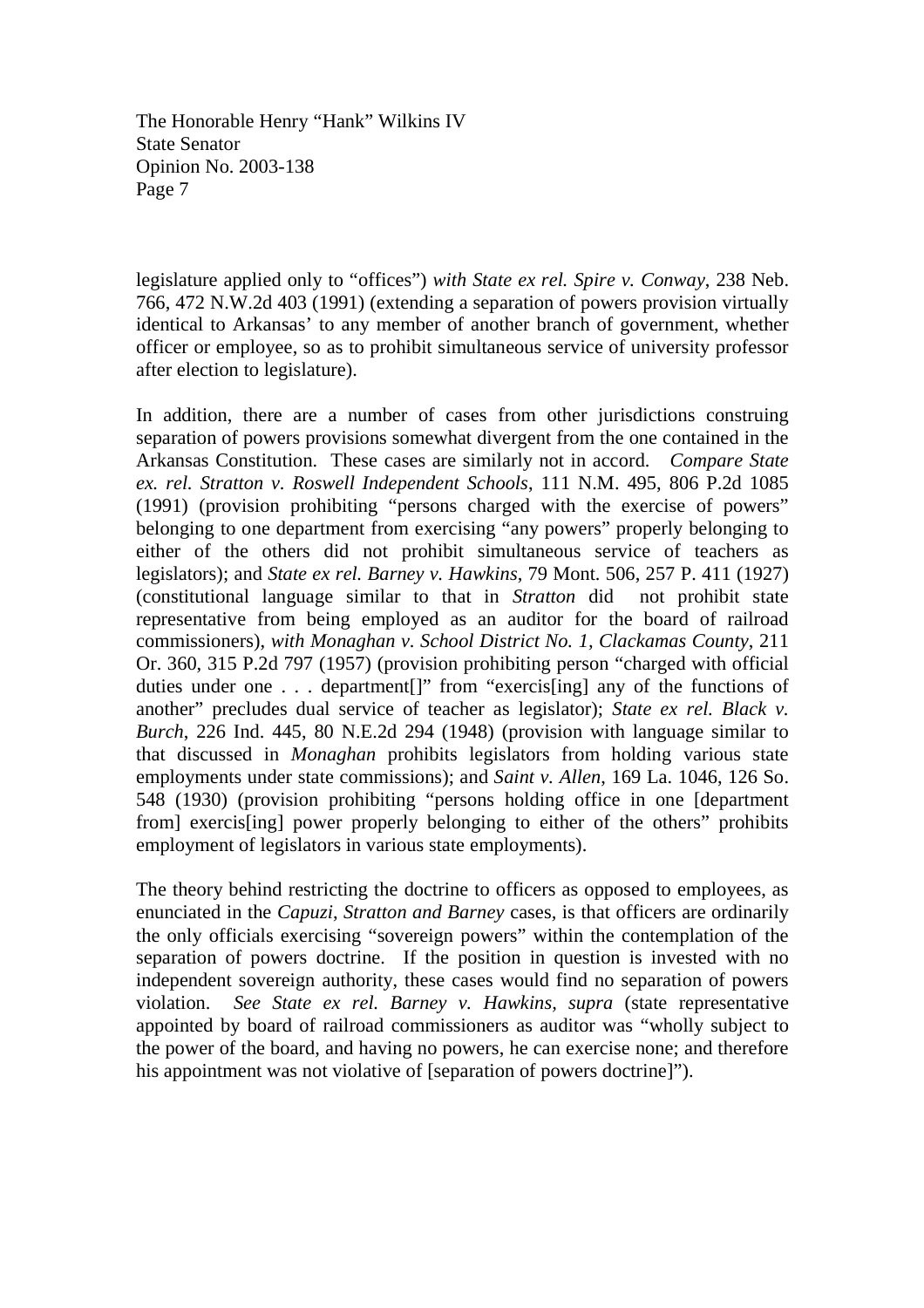This focus on the exercise of "power" in a dual office-holding context finds some support in case law from Arkansas. *See e.g*., *State Board of Workforce Education v. King, supra, Martindale v. Honey, supra; State ex rel. v. Feibleman*, 28 Ark. 424 (1873); and *State Bank v. Curran*, 10 Ark. 142 (1849). Specifically, in *Martindale* and *Curran, supra*, the Arkansas Supreme Court placed emphasis on the individual's ability to exercise power independent of his principal. It has been held by at least one court that the question of whether a particular position is invested with such power is a question of fact. *See Saxby v. Sonnemann*, 318 Ill. 600, 149 N.E. 526 (1925) (legislator employed to assist Attorney General was prohibited by separation of powers doctrine from dual employment, but if he had affirmatively pled that his duties were merely ministerial a different result might have followed, as explained in *Capuzi, supra*).

As discussed previously, it is my opinion that the position held by Senator Steele with the Martin Luther King Jr. Commission is an employment rather than an "office." The position is not created by law, and none of the duties are enumerated in the statutes. The position, rather, appears to be a state employment, and is designated as a "Grade 22" for salary purposes. See Act 418 of 2003. It may be concluded that any power exercised in this position is undertaken at the direction of the members of the Martin Luther King Jr. Commission, who in all likelihood do hold "offices." *See* A.C.A. § 25-24-103 (Repl. 1996).

The powers and duties to be exercised by the Commission are: "(1) To promote racial harmony, understanding, respect, and goodwill among all citizens; (2) To promote principles of nonviolence; (3) To promote among the people of Arkansas, by appropriate activities, both awareness and appreciation of the civil rights movement and advocacy of the principles and legacy of Martin Luther King, Jr.; (4) To develop, coordinate, and advise the Governor and the General Assembly of appropriate ceremonies and activities throughout the state relating to the observance of Martin Luther King, Jr.'s birthday; and (5) To receive donations and contributions from individuals and public and private organizations in order to carry out its responsibilities." A.C.A. § 25-24-102.

Absent any further guidance from the Arkansas Supreme Court on this point and taking into account the nature of the powers exercised by the Commission and its Executive Director, it is my opinion that Senator Steele's pre-existing and continued service as an employee of the Martin Luther King Jr. Commission does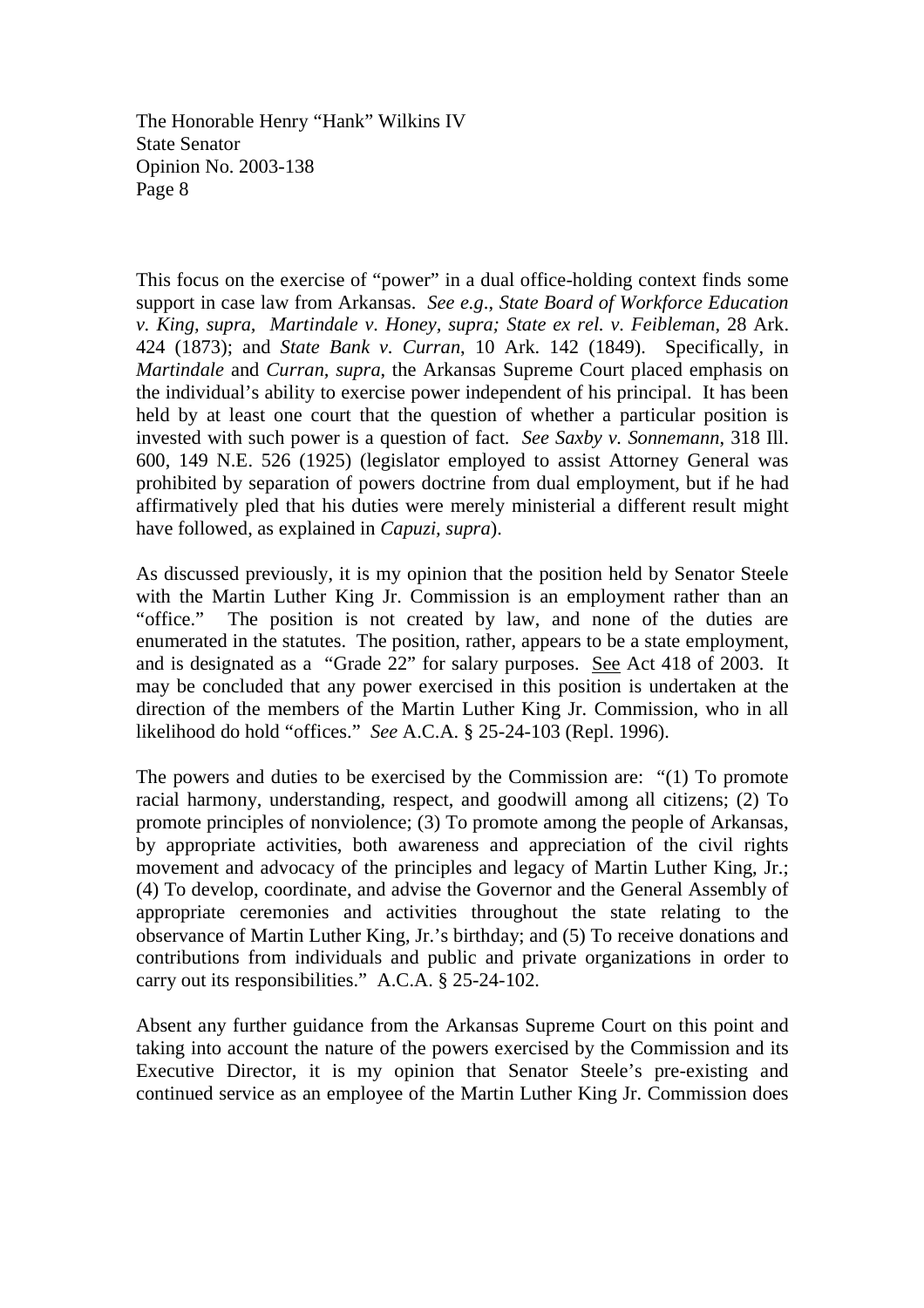not run afoul of the separation of powers doctrine. Although the separation of powers issue is not free from doubt, I cannot find sufficient basis to disagree with the conclusion reached in Op. Att'y Gen. 92-050 that the separation of powers doctrine in Arkansas is restricted to the holding of two "offices."

The provisions discussed above are the applicable constitutional doctrines relevant to your question. I have found no Arkansas statute that prohibits the simultaneous service in these positions. In fact, a 1999 act of the General Assembly expressly authorizes this type of continued employment.

Even though the Arkansas Constitution may not proscribe separate state *employment* (as opposed to office-holding), of a member of the General Assembly, Act 34 of 1999, codified at A.C.A. § 21-1-402 (Supp. 2001), prohibits an elected senator or representative from accepting state employment after election and during his or her term. A.C.A.  $\S$  21-1-402(a)(1). The law makes an exception, however, for state employments held prior to election. In this regard A.C.A. § 21- 1-402(a)(2) (Supp. 2001), provides in pertinent part as follows:

(2) Subject to any restrictions or conditions prescribed by the Arkansas Constitution, *any constitutional officer who was employed by a state agency prior to being elected a constitutional officer may continue such employment*, but the employment shall not thereafter be reclassified unless it is the result of a general reclassification affecting all positions of the class and grade equally, nor shall the constitutional officer receive any pay increase for that employment other than the cost-of-living increases authorized by the General Assembly without the prior approval of the Joint Budget Committee during legislative sessions, the Legislative Council between legislative sessions, and the Governor.

(Emphasis added).

The applicable subchapter includes members of the Arkansas Senate within the definition of "constitutional officer." This statute therefore authorizes employments such as Senator Steele's (assuming the Arkansas Constitution is no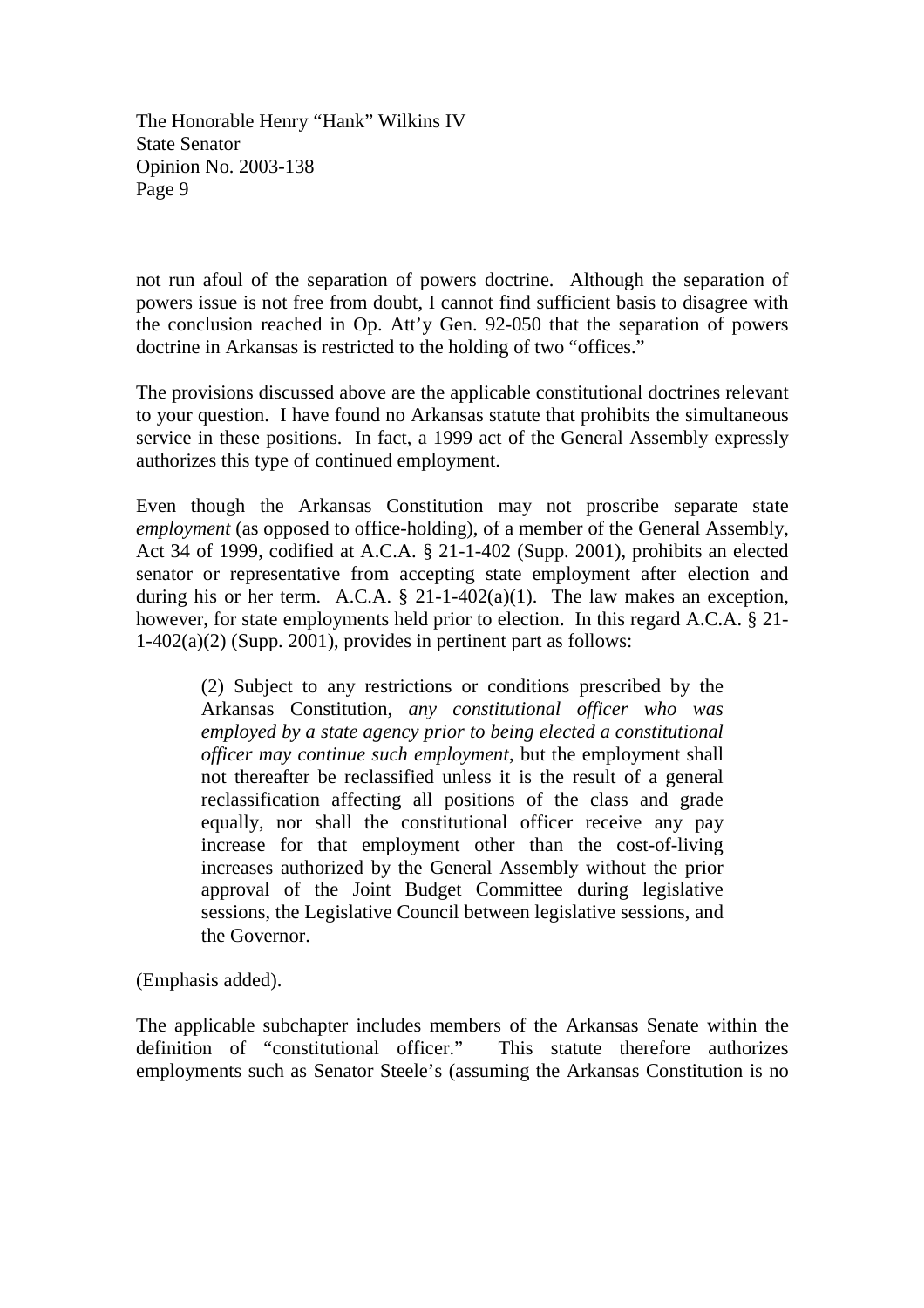impediment), and with the applicable limitations.<sup>2</sup> I should also note, however, that the Arkansas Ethics Commission is invested with statutory jurisdiction to investigate and issue advisory opinions on the requirements of the subchapter of which A.C.A. § 21-1-402 is a part. Consultation with that agency may therefore also be available in determining the answer to your question.

In addition, although I have concluded above that constitutional and statutory provisions do not prohibit the dual holding of the positions in question, an individual who serves in such dual positions should always be cognizant of any potential conflicts of interest that might arise on a case-by-case basis. The existence of a conflict of interest in a given situation or matter on the part of a public official holding dual positions does not automatically require a finding that the dual service is prohibited. *State ex rel. Stratton v. Roswell Independent Schools, supra;* and *Reilly v. Ozzard,* 33 N.J. 529, 166 A.2d 360 (1960). Conversely, the fact that the law does not prohibit the dual service does not mean that a conflict of interest on a particular matter will never exist. *Id.* It has been stated that: "[t]o be sure, because our legislative membership draws from all walks of life, which is as it should be, conflicts will arise from time to time." *Stratton, supra* at 1098.

A number of state statutes address the ethical conduct of state officials and employees, most of which are, again, within the statutory jurisdiction of the Arkansas Ethics Commission. *See* A.C.A. § 7-6-217 (Supp. 2002). In addition, Rule 24 of the Rules of the Senate of the Eighty-Fourth General Assembly (*See* SR 1 Reg. Session 2003) sets out a "Code of Ethics" for Senate members and gives the Senate Rules Committee authority to issue advisory opinions concerning those provisions. *See* Rule 24.04. Any potential common law "conflict of interest" requiring recusal from participation in particular instances should also be considered. *See, e.g*., Op. Att'y Gen. 2002-065. In addition, any practical legal or

<sup>&</sup>lt;sup>2</sup> A question such as the one you pose would ordinarily also be analyzed in light of the common law "incompatibility of offices" doctrine. There is also some question as to whether this doctrine is applicable to "employments" as opposed to "offices." See, e.g., 63C Am. Jur.2d § 62; Op. Att'y Gen. 98-035, n.4; and *Thompson v. Roberts*, 333 Ark. 544, 970 S.W.2d 239 (1998). It is my opinion, however, in any event, that Act 34 of 1999, rather than the common-law doctrine, governs the pre-existing state employment of a General Assembly member. It has been held that the legislature may override the common law incompatibility doctrine as it deems appropriate or necessary. *In the Matter of Water Use Permit Applications*, 94 Haw. 97, 9 P.3d 409 (2002).